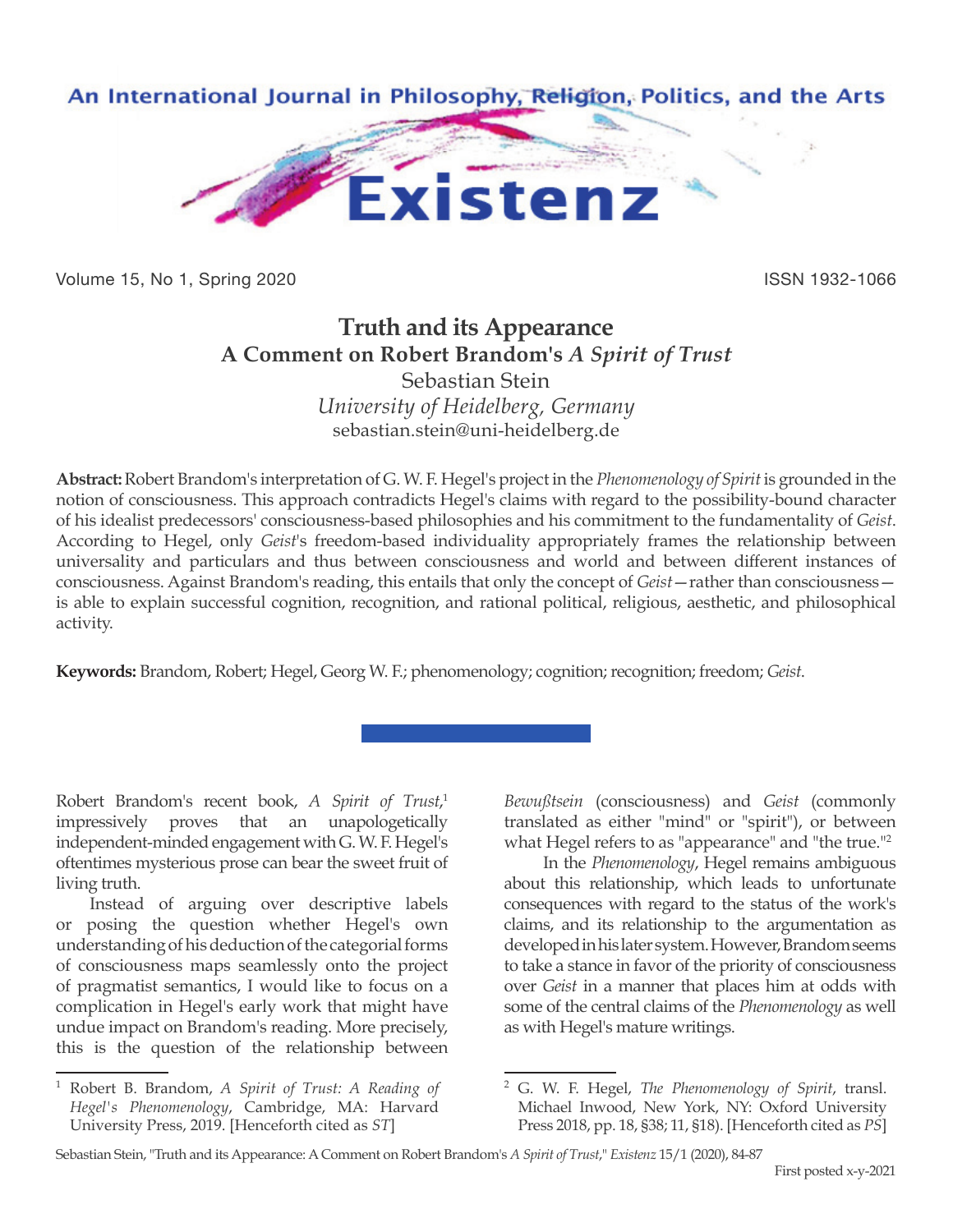### **The Perspective of Consciousness**

Throughout his book, Brandom grounds his narrative on the theoretical and practical undertakings of particular human beings that are understood as being subjects who possess consciousness (*ST* 14). Whenever Hegel refers to consciousness, is thus taken to refer to such subjects (*PS* 13, §26). They are using language, mutually ascribe norms, display intentions, recognize each other, take epistemic stances, make inferences, recollect historically, and so on. To Brandom, the "metaconcepts" that are deduced in the *Phenomenology*  (*ST* 5) too, such as sensory certainty, perception, force and understanding, certainty, reason, art, religion, absolute knowledge, and crucially, *Geist* itself, are categorial forms that exclusively apply to particular subjects with consciousness and to their thoughts and actions. *Geist* thus remains conceptually dependent on consciousness and its subjects' particularities understood in the sense that *Geist* refers to the historical and social context of ontologically prioritized particular subjects. Brandom accordingly states that the objective world does not "owe anything to the thinking activity of any supersubject called 'Geist'" (*ST* 3).

This interpretation relies on several textual and conceptual pointers. After all, Hegel's work is called the "Phenomenology of *Geist*," and not "*Geist* as it is in and for itself," nor is it called the "Philosophy of *Geist*." And as Hegel seems to suggest, the *Phenomenology*'s analysis of *Geist* is provided from the perspective of consciousness; it does not describe how *Geist* is for *Geist*, in the sense that the thinking subject of the *Phenomenology* is not *Geist* as such but a particular, philosophizing subject. Instead, it analyses how *Geist* is in itself or "for us," that is, for particular subjects who have consciousness (*PS* 71, §164).

## **Hegel's Ontological Account of** *Geist* **as Truth**

A closer look at chapter VI, *Geist*, reveals that Hegel's analysis of consciousness and the development of its categorial forms is in the *Phenomenology* is in effect an analysis of *Geist*, inasmuch as it is *Geist* that appears as consciousness, self-consciousness, and reason (*PS* 18, §38). The particular subject referred to by "consciousness" thus stands in some kind of causal relationship to *Geist* as it is *Geist* that makes itself appear in the form of consciousness (*PS* 18, §38). The *Phenomenology*'s consciousness-related metaconcepts thus trace the categorial forms of

*Geist*'s appearance. Starting with consciousness, each subsequent category is conceptually more complex or using Hegel's term, "concrete" (*PS* 16, §32)—than the previous one until *Geist*, in and by itself, becomes the object of the work's conceptual enquiry. This categorial evolution may be intellectually witnessed by a philosophical thinker who being subsumed under the category of consciousness comes then to be aware of being a particular instance of the very *Geist* that the work identifies as origin of consciousness. This turns the *Phenomenology* into an auto-analysis of *Geist*: particular, philosophically thinking subjects that represent *Geist*'s appearance comprehend *Geist*'s appearance and simultaneously comprehend *Geist* as it is. To Hegel, *Geist* is thus not a name for the historical and social context of a specific particular consciousness in the manner that Brandom maintains (*ST* 29) as, for him, *Geist* is not consciousness to which social context and history are added. Instead, *Geist* is the self-examining, ontological universal that functions as the immanent cause and condition of the possibility of consciousness (*PS* 17, §33) along with its social and historical worlds. When Hegel deduces *Geist* out of the notion of consciousness in the *Phenomenology*, he thus leaves behind Immanuel Kant's and J. G. Fichte's—and from Hegel's view unwarranted yet presupposed—commitment to the fundamentality of consciousness and argues that consciousness always already implies and ontologically relies upon *Geist*.

Since *Geist*'s overarching unity is grounding the entire project of the *Phenomenology* and the relationship between consciousness and its world, it is *Geist* that is ultimately required for an explanation of why mutual recognition occurs, why trust is ever warranted, why recognitive and ascriptive behavior are successful, and why education and self-reconciliation through art, religion, and philosophy succeed. Against Brandom's reading, it is thus the fundamentality of *Geist* that establishes that mutual recognition by particular subjects is not the foundation of a successful ethical and religious community, nor is singular and collective epistemic and aesthetic descriptive and ascriptive behavior ultimately responsible for the successful acquisition of knowledge. Instead, these aspects describe what *Geist* does in its fundamental role as an absolute subject that appears in the form of particular subjects who have consciousness (*PS* 11-2, §§18, 23). In what follows I address Hegel's reasons for preferring *Geist* over consciousness.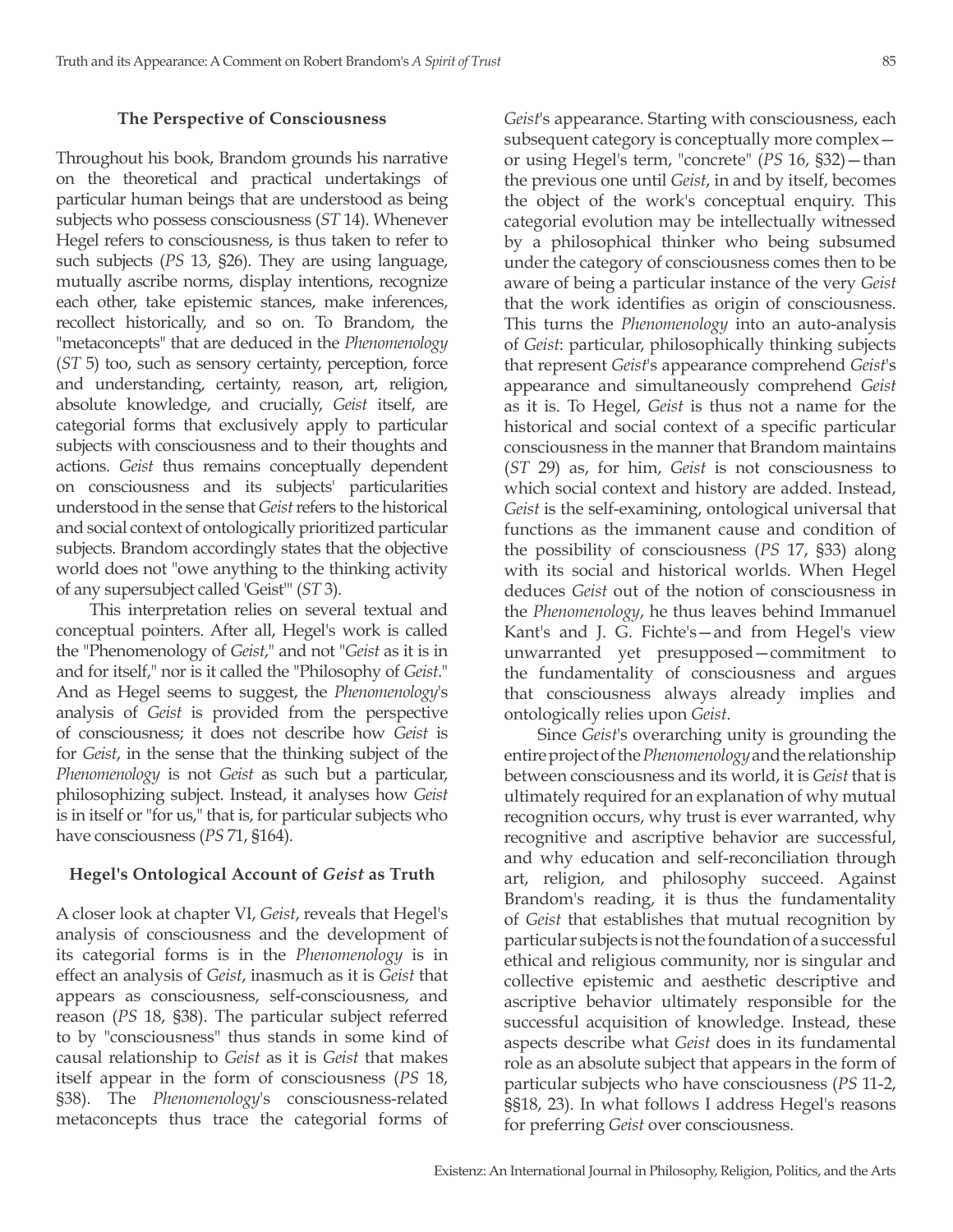#### *Geist***'s Universality is the Ground of Unity**

Hegel argues that if one were to follow Kant and Fichte and were to commit to the fundamental status of consciousness and the alienation that this implies, between world and subject and between subjects, then all cognition, recognition, and other spiritual activity such as reconciliation through art, religion, and philosophy could at best be possible yet it would never be necessary and thus it would be not actual.

This is due to the fact that the prioritized difference between consciousness and world and between consciousnesses that is implied by the category of consciousness undermines the necessary and actual compatibility that is based on *Geist*'s overarching identity: if everyone and everything is first and fundamentally differentiated, the identity invoked by the subsequent claim of the entities' compatibility comes, logically seen, too late. Assuming mutually excluding subjects and a world that is external to them, cognition and recognition can potentially happen yet not necessarily; they are forever postulated but never actual. The assumed differences between subject and world and between subject and subject can be bridged via a subsequent qualification of the differences in terms of an identity-claim. But since the difference is prioritized, the later added identity only entails contingent possibility rather than necessary actuality (*PS* 160, §404).

Hegel accordingly argues that the fundamental commitment to the difference-implying finitude of consciousness and its world undermines the notion of the necessity and actuality of what it is supposed to describe: successful cognition, recognition and rational political, religious and philosophical activity. For example, to Hegel, both Kant's contractualist and Fichte's recognition-based approaches to political normativity rely conceptually on the consensual actions of particular subjects who have consciousness: rational norms are what finite subjects contractually agree on or what is entailed by subjects' practices of recognition. This, however, renders the norms contingent for the notions that they are based on imply contingency: a contract entered into by particular parties could also not be entered into, or once it were entered into, it might be dissolved at any time. Similarly, the notion of mutual recognition among finite subjects implies that recognition might as well not take place or that ongoing recognition can be suspended at any time. The rational parties can and should enter contractual agreements

and can and should recognize each other but this means that they do not necessarily and thus actually do so. To Hegel, relying on contract and recognition in Kant's, Fichte's, and Brandom's manner—just as relying on history— thus entails the contingency of whatever is supposed to be grounded by it and fails to establish its actuality and normativity-bestowing, rational necessity.

To avoid this perceived shortcoming, Hegel grounds his arguments on the unified, "perfect freedom" and thus the self-referentiality of *Geist* (*PS* 76, §177): *Geist*'s actuality-enabling, free self-unity can explain successful cognition and recognition as it is able to conceptualize the identity-based, epistemic compatibility of consciousness and world and of the differing consciousnesses: consciousness and world as well as consciousness and consciousness are always already identified aspects of *Geist*'s overarching universality-based unity, which means that they are unified from the very logical beginning (*PS* 13, §25). As common origin of all particulars, *Geist*'s universality thus ensures the compatibility of the particular elements of its appearance: *Geist*'s particular subjects must cognize the world because the world and consciousness are both aspects of *Geist*, the particular subjects of consciousness must recognize each other because they are all *Geist*. Similarly, rational political, religious and philosophical activity must take place because the universally valid political, religious and scientific contents, institutions and norms of *Geist* are necessarily identical with the structure of the consciousness of the particular subject. Throughout, the difference between subject and world and between recognizing subjects remains part of *Geist*'s unity (*PS* 76, §177), yet since the difference does not undermine *Geist*'s overarching universal unity, it does not undermine the necessity and actuality of cognition, recognition and the other rational practices described in chapter VI of the book.

#### *Geist* **and the Freedom of Finite Subjects**

The notion of *Geist*'s overarching, universality-based unity might remind one of Spinozism and trigger the worry that it undermines the particular subjects' freedom and relative independence. After all, if humans are the appearance of *Geist*, and are therefore dependent on it, *Geist*'s freedom appears to exist at the expense of humans' freedom. Hegel insists in the introduction to the *Phenomenology* (*PS* 12, §21) and also in his later works: in contrast to the necessity of